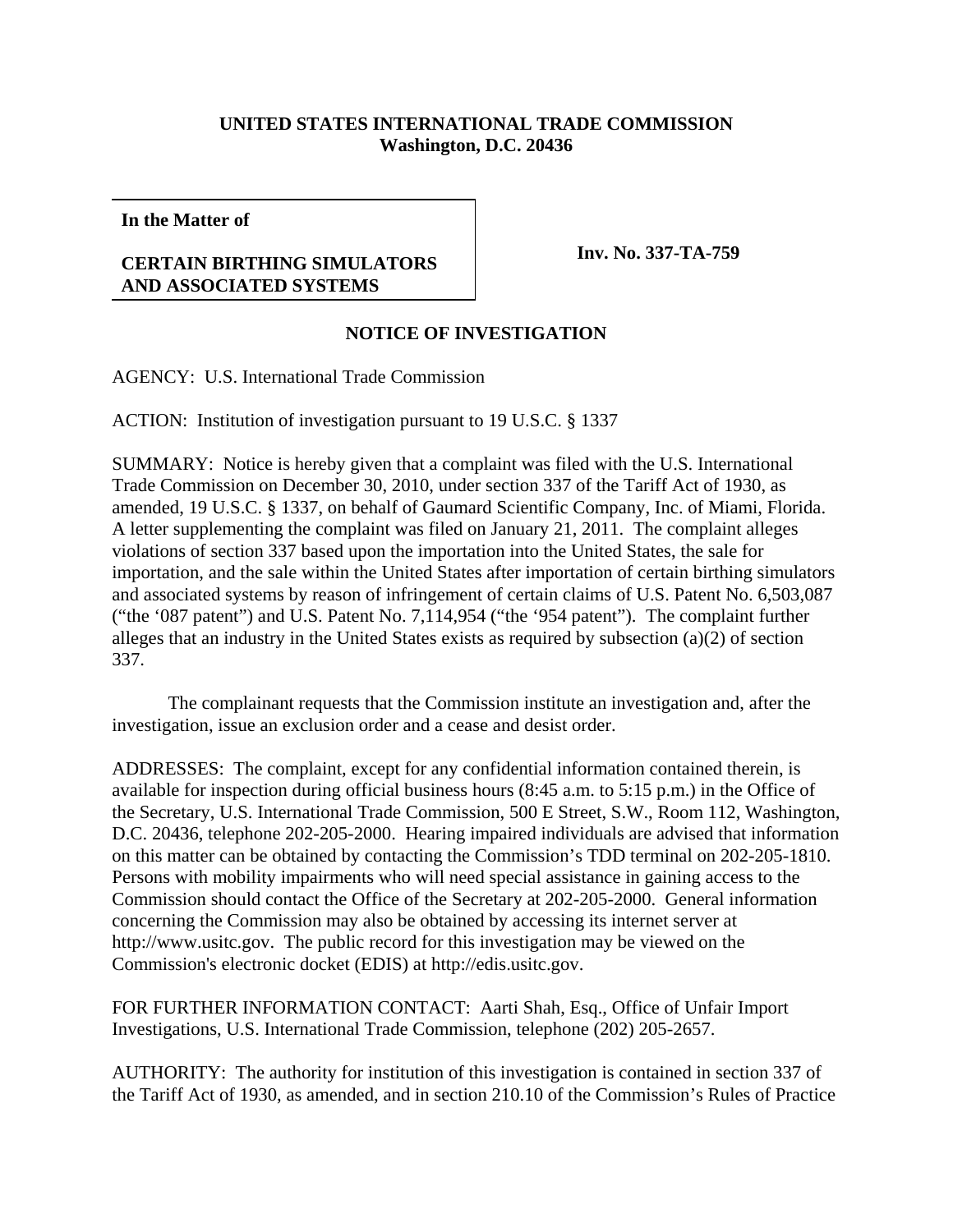and Procedure, 19 C.F.R. § 210.10 (2010).

SCOPE OF INVESTIGATION: Having considered the complaint, the U.S. International Trade Commission, on January 31, 2011, ORDERED THAT –

(1) Pursuant to subsection (b) of section 337 of the Tariff Act of 1930, as amended, an investigation be instituted to determine whether there is a violation of subsection  $(a)(1)(B)$  of section 337 in the importation into the United States, the sale for importation, or the sale within the United States after importation of certain birthing simulators and associated systems that infringe one or more of claims 16-20, 22, 23, 25-28, 30, 31, 33, 34, and 36-38 of the '087 patent and claims 1, 2, 6, 7, and 10 of the '954 patent, and whether an industry in the United States exists as required by subsection (a)(2) of section 337;

(2) For the purpose of the investigation so instituted, the following are hereby named as parties upon which this notice of investigation shall be served:

(a) The complainant is:

Gaumard Scientific Company, Inc. 14700 SW 136 Street Miami, FL 33196

(b) The respondents are the following entities alleged to be in violation of section 337, and are the parties upon which the complaint is to be served:

> Shanghai Honglian Medical Instrument Development Co., Ltd. (d/b/a General Doctor) Floor 5, No. 1 Aijia Bldg., 288# Wuhua Rd. Shanghai, China 200086

Shanghai Evenk International Trading Co., Ltd. Floor 5, No. 1 Aijia Bldg., 288# Wuhua Rd. Shanghai, China 200086

(c) The Commission investigative attorney, party to this investigation, is Aarti Shah, Esq., Office of Unfair Import Investigations, U.S. International Trade Commission, 500 E Street, S.W., Suite 401, Washington, D.C. 20436; and

(3) For the investigation so instituted, the Honorable Paul J. Luckern, Chief Administrative Law Judge, U.S. International Trade Commission, shall designate the presiding Administrative Law Judge.

Responses to the complaint and the notice of investigation must be submitted by the named respondents in accordance with section 210.13 of the Commission's Rules of Practice and